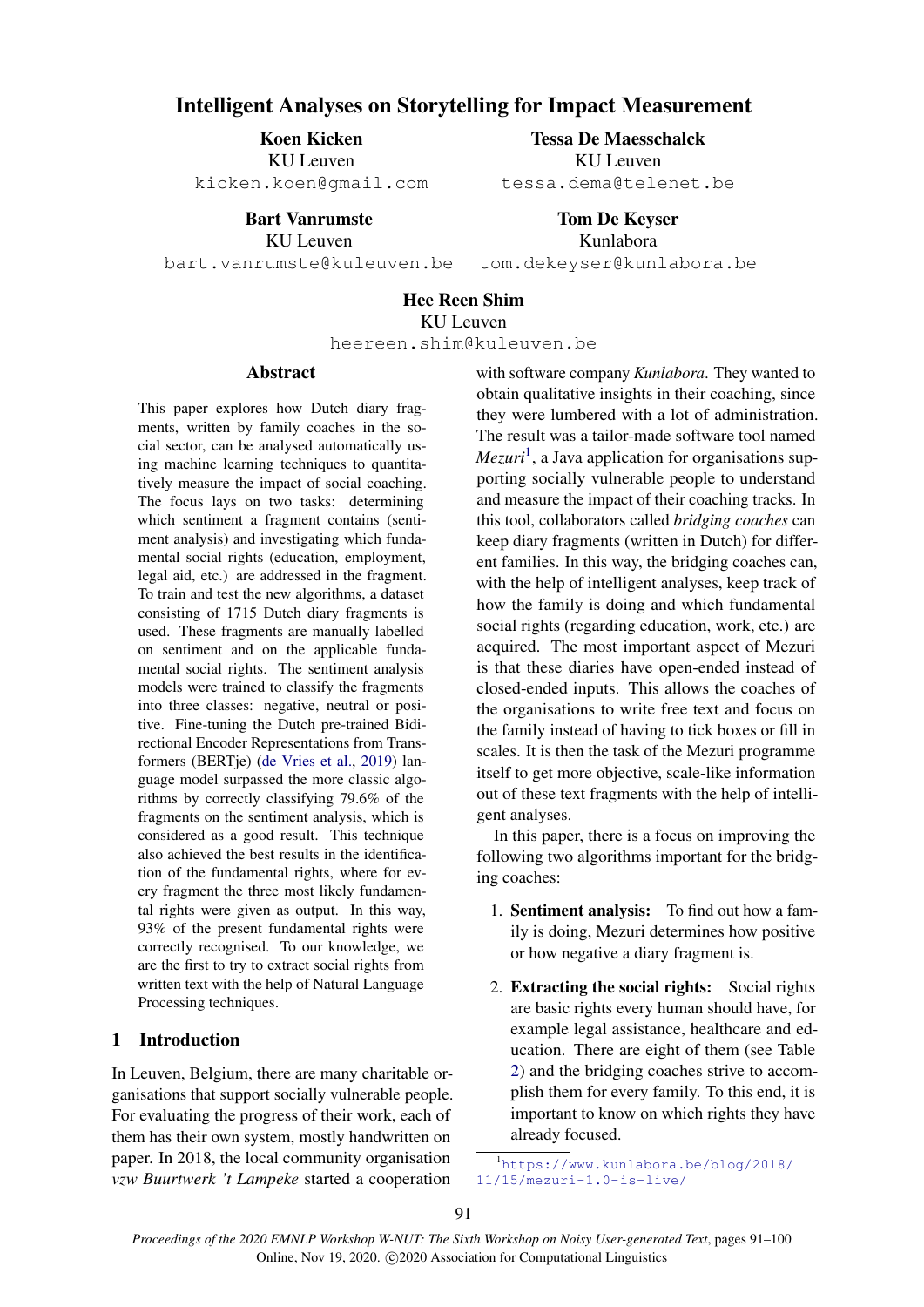This paper investigates which algorithms obtain the most accurate analysis on these Dutch text fragments. This involves several challenges. Firstly, little data exists and the available data are private. Secondly, the diary fragments consist of subjective information which is also not always 100% correct: sometimes, a family does not immediately tell the truth or perhaps glosses over reality. This make it even more difficult to objectify and quantify the information written in the diary fragments.

Contributions 1) We show that by fine-tuning the existing BERTje language model on classifying a Dutch diary fragment into three classes (negative, neutral, positive) an accuracy of 80% can be reached. 2) We show that this technique can also be used to fine-tune the model to recognise fundamental rights: when for every fragment the three most likely rights are given as output, 93% of the present rights are correctly recognised.

# <span id="page-1-0"></span>2 Background and Related work

Sentiment Analysis (SA) is a hot topic in Natural Language Processing (NLP). It is often used on reviews or social media posts to monitor the reputation of a service, person or product. A text fragment is then classified as positive or negative (i.e. binary classification) or, in case of a ternary classification, as neutral.

In the past, often lexicon-based [\(Aaldering and](#page-8-0) [Vliegenthart,](#page-8-0) [2016\)](#page-8-0) or machine learning with bagof-words [\(Pang et al.,](#page-8-1) [2002\)](#page-8-1) approaches were used for sentiment analysis. More recently, the use of embeddings [\(Rudkowsky et al.,](#page-8-2) [2018\)](#page-8-2) and neural networks became more popular [\(Prabha and](#page-8-3) [Umarani Srikanth,](#page-8-3) [2019\)](#page-8-3) in NLP. However, a disadvantage of using neural networks is the large amount of training data they require, which can be limited by using transfer learning. In NLP, this is often done using pre-trained language models. BERT (Bidirectional Encoder Representations from Transformers) is such a language model made available by Google [\(Devlin et al.,](#page-8-4) [2018\)](#page-8-4). BERT has proven to achieve state-of-the-art results on various tasks including sentiment analysis, as in the study of [Mu](#page-8-5)[nikar et al.](#page-8-5) [\(2019\)](#page-8-5) where English 1-sentence movie reviews were classified into 5 classes, reaching accuracies of up to 84%. Therefore, it is investigated whether this approach can also achieve high performance on sentiment analysis with the Mezuri dataset. However, the dataset of this paper contains Dutch text fragments and mostly longer than one

sentence, making the task more complex.

Since December 2019, there also exists a Dutch BERT model *BERTje* [\(de Vries et al.,](#page-9-0) [2019\)](#page-9-0). Trained on 2.4 billion Dutch tokens, this monolingual model outperforms BERT's equally-sized multilingual model in various tasks, including sentiment analysis. To this end, BERTje will be used instead of the multi-language version of BERT.

There is a lot of research done on SA in other use-cases. For example, Gräbner et al.  $(2012)$  classified customer reviews of hotels as *good* or *bad* (i.e. binary classification) with a Lexicon-based approach yielding an accuracy of 90%. [Bouazizi and](#page-8-7) [Ohtsuki](#page-8-7) [\(2016\)](#page-8-7) uses machine learning algorithms to classify tweets into 3 different classes achieving an accuracy equal to 70%. However, the task in Mezuri is more difficult than the task in Gräbner [et al.](#page-8-6) [\(2012\)](#page-8-6) in several ways. Firstly, in Mezuri, a fragment is classified into three classes instead of two. Secondly, the fragments in Mezuri are written in Dutch, a language on which less research has been done than on English. Lastly, assigning labels to the fragments of Mezuri is a subjective task, while when two people label reviews or social media posts, they will probably reach a higher agreement score.

To our knowledge, we are the first to try to extract social rights from written text. This is considered a multi-label problem, as a single fragment can contain multiple social rights. The task is then to predict the *set* of correct labels. This is different from the sentiment analysis task, where a fragment belongs to a single class. According to [Madjarov et al.](#page-8-8) [\(2012\)](#page-8-8), there are three ways to tackle the multi-label classification problem: adapt the method, transform the problem and ensembles.

As described by Szymański and Kajdanowicz [\(2017\)](#page-8-9), the first method is based on the idea to adapt the single-label methods in a way they can cope with multi-labelled data. A method that uses this principal is *Multi-label k Nearest Neighbours (MLkNN)* (Szymański and Kajdanowicz, [2017\)](#page-8-9). An advantage of this method is that the correlations between the labels are taken into account.

The second idea is to transform the multi-label problem into multiple single-label problems. *Binary Relevance*, *Classifier Chains* and *Label Powerset* (Szymański and Kajdanowicz, [2017\)](#page-8-9) use this approach.

A third manner of extracting social rights in a supervised way is with ensemble methods. An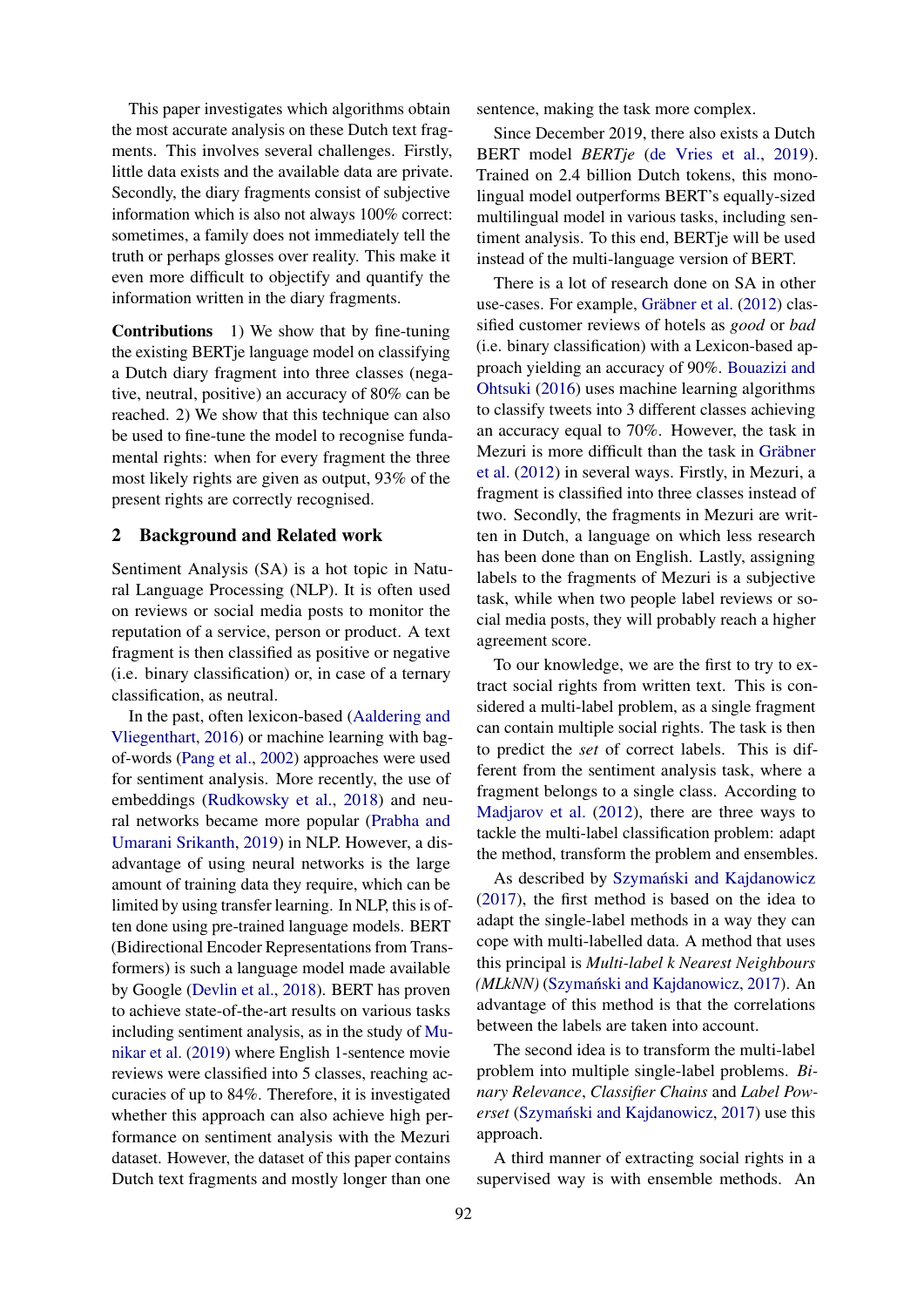example is *RA*k*EL [\(Szymanski and Kajdanowicz](#page-8-9) ´ , [2017\)](#page-8-9)*, where random k-labelsets are given to the Label Powerset method.

## 3 Dataset

About ten bridging coaches of *CAW Oost-Brabant* and *Werfgezinscoach* wrote the diary fragments in which they reflect on a meeting with a family. Together they coached nineteen families, from which they made 460 high-quality, Dutch text fragments available. For this project, they anonimysed these text fragments by replacing the names with initials. The original diary fragments have an average of about 188 words per diary fragment with a standard deviation of 198.

## 3.1 Splitting the dataset

First, the diary fragments are split into smaller fragments since it enlarges the number of fragments, as more training examples generally means better performance of machine learning models. Moreover, it makes it easier to label a fragment since a longer fragment often consists of multiple parts talking about different subjects, making it more complex. This splitting is done automatically on every new line character  $(\n\cdot n)$ . This splitting enlarged the dataset from 460 to 1715 fragments. Figure [1](#page-2-0) shows the variation in length of this new dataset, with a new average length of 50 words and standard deviation of 47.5.

<span id="page-2-0"></span>

Figure 1: Distribution of the length of the fragments (in words) after splitting the original dataset

#### 3.2 Labelling the dataset

Sentiment labels Every fragment is manually labelled (-1, 0 or 1) describing the sentiment going from negative  $(-1)$  to positive  $(1)$ , with 0 representing a neutral fragment. However, assigning a label to each fragment is a subjective task: different people label some fragments differently than others. To quantify and inspect these differences, two people labelled the dataset. When analysing the labels, 16.4% (i.e. 271 fragments) were found to be labelled differently. 1.6% was even labelled inversely: a fragment once labelled as being positive, once as being negative. For determining the final label, these differences were discussed to come to a consensus on the best suitable label. Table [1](#page-2-1) shows some examples of fragments that were labelled differently. This shows that capturing the overall sentiment of a diary fragment is a rather complex and subjective task. When splitting in a training and a test set, all fragments are shuffled and divided randomly.

The result is a dataset with 1715 fragments labelled on their sentiment. Figure [2](#page-3-1) shows the distribution among the different labels. This makes clear that this dataset has more negative than positive fragments.

<span id="page-2-1"></span>

| Pauze. Iets gezellig gaan drinken in café X. Het is één van de weinige         |
|--------------------------------------------------------------------------------|
| cafés waar X nog binnen mag. Hoe lang zou dat nog duren?                       |
| (Break. Going for a cozy drink in bar x. It is one of the few places where $x$ |
| is still welcome. But for how long?)                                           |
| Schriftelijk is inderdaad moeilijker. Hij schrijft zeer onbeholpen, een beetje |
| op het niveau van de lagere school. Spelling is ook erg moeilijk voor hem.     |
| Hij maakt wel vooruitgang, mede omdat hij zo gemotiveerd is. Zijn              |
| handschrift wordt met de week leesbaarder en hij begint de juiste              |
| strategieën toe te passen voor spelling                                        |
| (Writing is indeed more difficult. Spelling is also very hard for him.         |
| He does make progress, partly because he is so motivated. His                  |
| handwriting is becoming more readable and he starts to apply the               |
| right strategies.)                                                             |
| De ouders hebben al veel samen gepraat en gehuild. Ze hebben veel verdriet.    |
| Ik benoem deze sterkte want emotie tonen is geen evidentie voor papa           |
| (The parents have already talked and cried a lot together. They are very sad.  |
| I mention this strength because showing emotion is not obvious for dad.)       |
| Het valt me op hoe vaak er iemand ziek is van het gezin.                       |
| Gelukkig kan er steeds beroep gedaan worden op de huisarts.                    |
| (I notice how often someone is sick in the family.                             |
| Fortunately, the doctor can always be called upon.)                            |
| In de auto vraag hij nog even het Frans te oefenen met hem.                    |
| Het gaat echter nog altijd heel moeizaam.                                      |
| (In the car, he asks to practice French with him.                              |
| However, it is still very difficult for him.)                                  |
| De ouders hadden veel problemen veroorzaakt op de school.                      |
| Maar de school heeft deze ondertussen kunnen oplossen.                         |
| (The parents had caused many problems at the school.                           |
| But the school has now been able to solve these.)                              |
|                                                                                |

Table 1: Examples of fragments that are labelled differently

Social right labels In addition to the sentiment label, the social rights are labelled in every fragment. There are eight social rights defined (see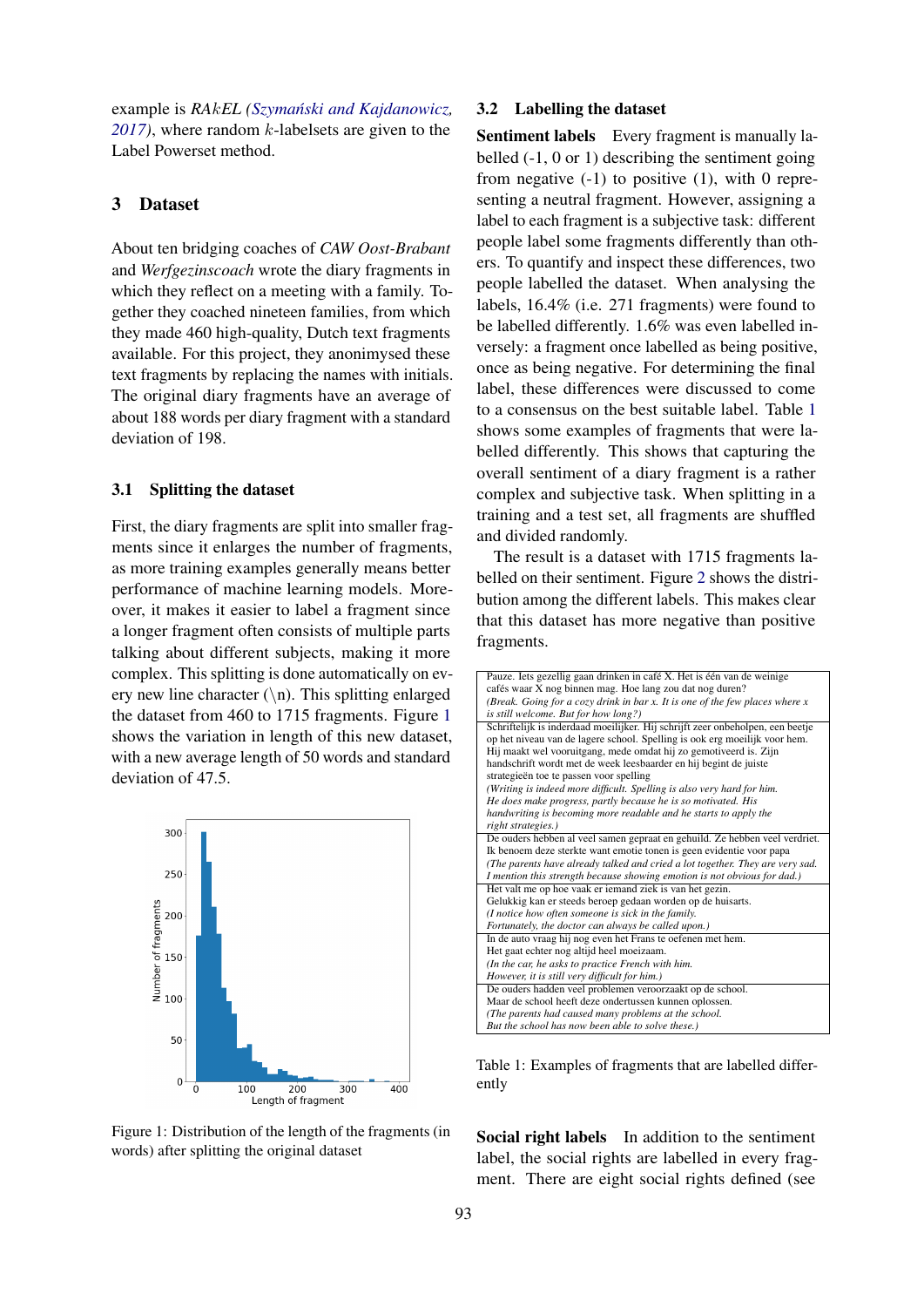<span id="page-3-1"></span>

<span id="page-3-0"></span>Figure 2: Distribution among the sentiment labels

| ID             | Social right                     |
|----------------|----------------------------------|
| 0              | legal assistance                 |
|                | sports, games, leisure, culture  |
| $\overline{c}$ | belonging, network reinforcement |
| 3              | health                           |
| 4              | financial and material support   |
| 5              | education and training           |
| 6              | work, internship                 |
|                | healthy and affordable home      |
| 8              | not applicable / miscellaneous   |

Table 2: The possible social rights

Table [2\)](#page-3-0). This task was considered as less subjective than labelling the sentiment of a fragment, and hence it was not investigated what the agreement would be between different people labelling the same fragments. Figure [3](#page-3-2) shows how many fragments there are for each social right. In this figure, one can see that the distribution among these social rights is not balanced.

Every fragment may contain none, one or several social rights. A fragment may, for example, contain some sentences about school and some sentences about health, which are 2 different social rights. Figure [4](#page-3-3) shows that in most fragments there is only one right present and that there are 215 fragments in which there are 2 social rights mentioned. On the other hand, it is also possible that a fragment does not contain any social right. The fragment is then labelled as category 8: not applicable or miscellaneous. This is the case for 556 fragments.

## 4 Methods

Before feeding the data to the Machine Learning model, the data needs to be standardised. This can be done by removing the special characters and the unnecessary blank spaces. Furthermore, the replacement of capital letters by lowercase letters, the removal of stop words and stemming or lemmatisation [\(Jurafsky and Martin,](#page-8-10) [2014\)](#page-8-10) is investigated. To avoid bias (i.e. assigning a sentiment to gender specific pronouns), personal pronouns and names

<span id="page-3-2"></span>

Figure 3: Chart showing in how many fragments the different social rights occur

<span id="page-3-3"></span>

Figure 4: Distribution of the number of social rights in a fragment (one fragment can contain several social rights)

(i.e. initials) of persons are replaced by the words *persoon* (*person*) and *naam* (*name*) respectively.

Next, the text fragments need to be vectorised (i.e. transformed into a numerical representation). In this paper, this is performed in two ways. Firstly, with a bag-of-words (BOW) approach [\(Jurafsky](#page-8-10) [and Martin,](#page-8-10) [2014\)](#page-8-10) and secondly, with word embeddings [\(Levy and Goldberg,](#page-8-11) [2014\)](#page-8-11).

## 4.1 Algorithms for sentiment analysis

Previously used algorithm - Pattern In the past, Pattern [\(De Smedt and Daelemans,](#page-8-12) [2012\)](#page-8-12) was used to perform the sentiment analysis in Mezuri. It returns a continuous score between -1 (very negative) and +1 (very positive). The algorithm is based on a lexicon of adjectives and then calculates a score based on the presence of certain adjectives, as mentioned by [De Smedt and Daelemans](#page-8-12) [\(2012\)](#page-8-12).

Fine-tuning BERTje In this paper, the Dutch pre-trained language model BERTje [\(de Vries et al.,](#page-9-0) [2019\)](#page-9-0), which has the same architecture as BERT [\(Devlin et al.,](#page-8-4) [2018\)](#page-8-4), is used. To fine-tune BERTje on this specific task (classifying a diary fragment as being negative, neutral or positive), first the data is standardised as mentioned above. Then, every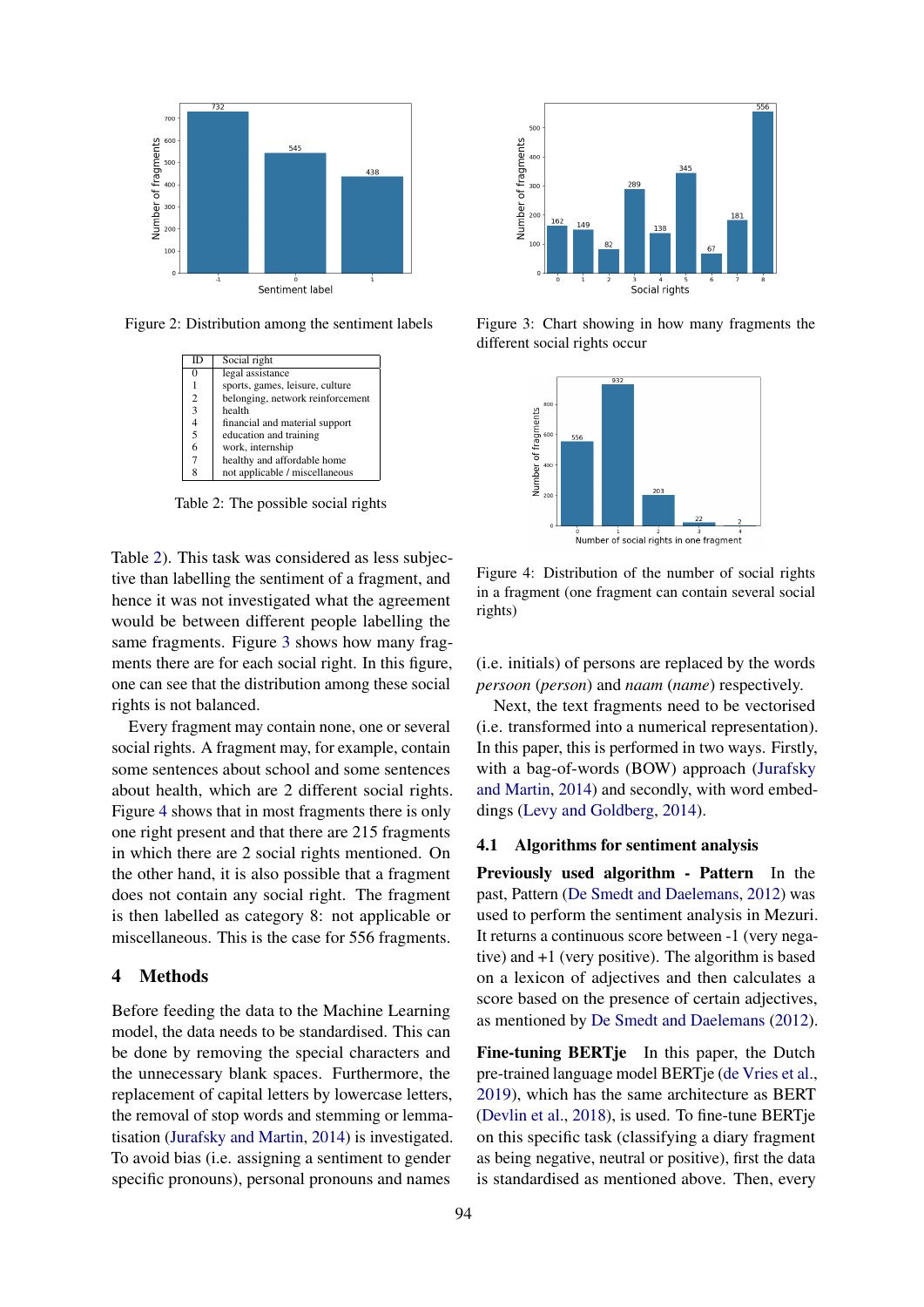fragment is split into tokens and to the start of every fragment and to the end of each sentence, the tokens *[CLS]* and *[SEP]* are added respectively. Finally, the tokens are mapped to their vector representation. For more information on how this is performed, consult the paper of [Devlin et al.](#page-8-4) [\(2018\)](#page-8-4).

Next, all fragments are truncated so that they have the same length. In case the fragment consists of too many tokens, the last ones are ignored, in case the fragment is too short, it is padded with zeros. The ideal length for this is examined by varying it, see section [6.1.](#page-6-0)

For fine-tuning, an additional pooler layer (with a linear layer and a tanh as activation function) and an extra single linear layer are added on top of BERTje for classification, as Figure [5](#page-5-0) shows. These linear layers apply a linear transformation on the data ( $y = xA^{T} + b$ , with x the input vector of dimension 768, and  $y$  the output vector of dimension 768 for the pooler layer, and dimension 3 for the classification layer). For these layers, only the vector corresponding to the *[CLS]* token is used, since BERT is trained to use this vector for classification tasks [\(Devlin et al.,](#page-8-4) [2018\)](#page-8-4). This is possible thanks to the transformer encoder layers where the whole fragment gets encoded in this single 768-wide vector. The activation and classification layers are added using a model named *BertForSequenceClassification* from Transformers (a package from Hugging Face which provides an interface to efficiently work with pre-trained language models, provided by [Wolf et al.](#page-9-1) [\(2019\)](#page-9-1)).

Then, the network is trained using the AdamW optimisation algorithm [\(Kingma and Ba,](#page-8-13) [2017\)](#page-8-13). For training, the data is divided in batches of size 16. To find the optimal number of epochs, this number is varied. The learning rate is set to 2e-5, which was found by [Sun et al.](#page-8-14) [\(2019\)](#page-8-14) to be a good number to avoid catastrophic forgetting. Another method to avoid this is to *freeze* certain layers of the model. The parameters of a frozen layer then no longer change when fine-tuning on a specific task. Often, the lower layers are frozen, as also performed by [Lee et al.](#page-8-15) [\(2019\)](#page-8-15). Therefore, in this paper it is investigated what the influence is of freezing the first  $N$  layers.

#### 4.2 Algorithms for extracting social rights

Extracting socials rights is considered as a multilabel problem as a single fragment can contain multiple social rights (see Figure [4\)](#page-3-3). To solve this prob-

lem, MLkNN, Binary Relevance, Classifier Chains, Label Powerset and  $RAkEL$  are used (Szymański [and Kajdanowicz,](#page-8-9) [2017\)](#page-8-9), as explained in section [2.](#page-1-0)

However, apart from all these methods, BERTje is also fine-tuned on the task of extracting the social rights. This is done using Simple Transformers<sup>[2](#page-4-0)</sup>, a library built on top of the Huggingface Transformers library. This library is used since it offers a framework that directly accepts multi-labelled data. The used BERT model (BERTje) is the same as used for the sentiment analysis. However, now the linear fully connected classifier layer added to the network has eight outputs (one for every social right) instead of the three used for sentiment analysis. In addition, instead of applying a softmax function to the outputs of the classifier layer, a sigmoid function is used because the probabilities do not have to sum to one as it is a multi-label problem.

Bridging coaches have indicated that it is interesting to output the  $n$  most probable social rights. In this way, the coach can manually select the correct social rights out of the  $n$  most probable given by the model. To accomplish this, an array containing a probability for every right indicating how likely it is to be present in the fragment is used.

#### 5 Experiments

### 5.1 Evaluation metric

The models for sentiment analysis and extracting the social rights are evaluated using the accuracy score. This approach is valid since the data is not very skewed. The accuracies are calculated using 5-fold cross validation (cv) by splitting the fragments into a training set (80%) and a test set (20%) for every fold, which results in a test set of 343 fragments in every fold. A 1% increase in accuracy corresponds to 17 extra fragments classified correctly.

## 5.2 Experiments for sentiment analysis

BOW-based The results of the BOW approach strongly depend on which classifier is used. Several machine learning classifiers from scikit-learn [\(Pe](#page-8-16)[dregosa et al.,](#page-8-16) [2011\)](#page-8-16) are tested out. To see which one works best, all classifiers are tested in the same conditions: all on the same (shuffled) lemmatised dataset with the same pre-processing steps and using 5-fold cv.

<span id="page-4-0"></span><sup>2</sup>[https://github.com/ThilinaRajapakse/]( https://github.com/ThilinaRajapakse/simpletransformers) [simpletransformers]( https://github.com/ThilinaRajapakse/simpletransformers)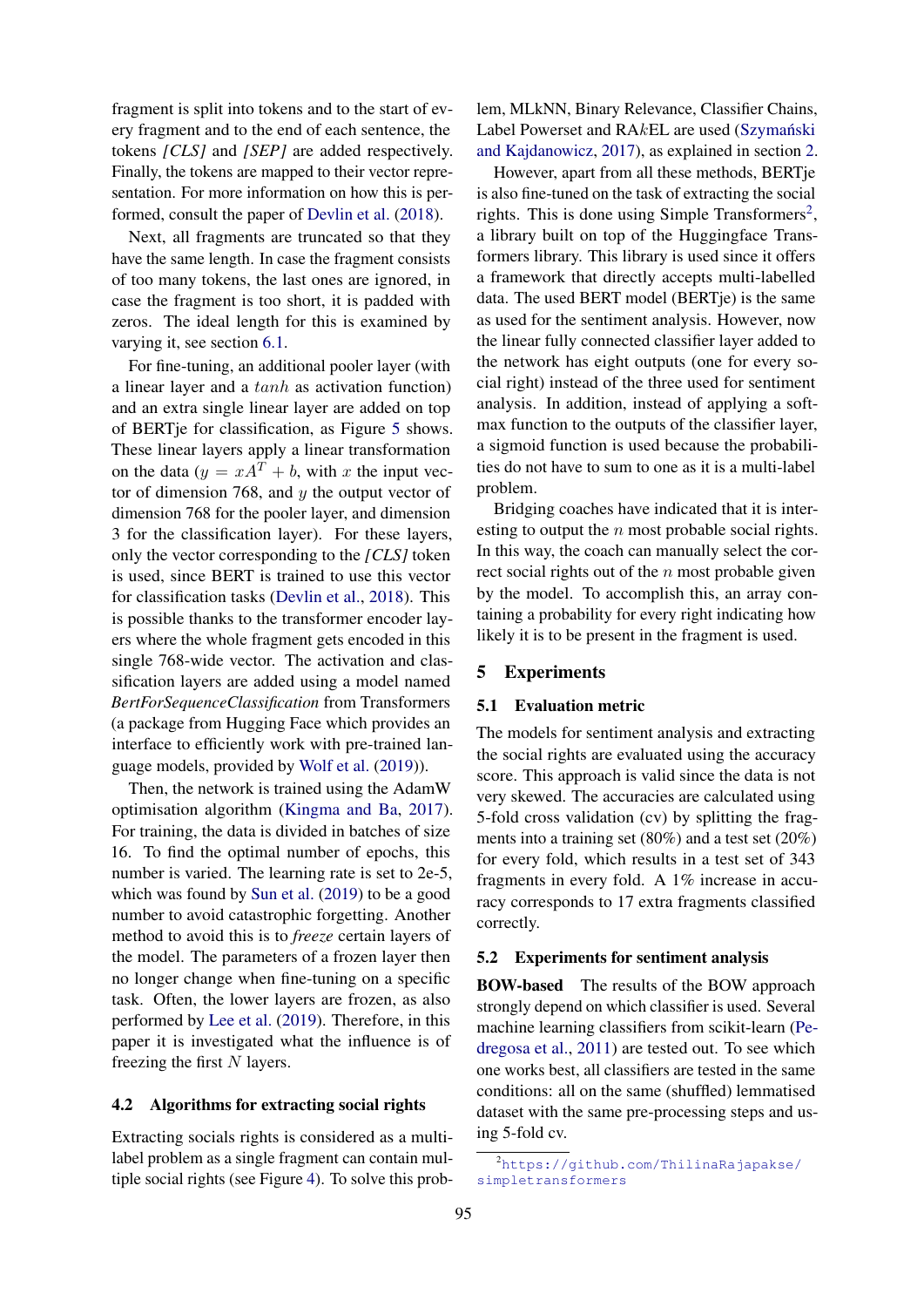<span id="page-5-0"></span>

Figure 5: A simplified illustration of the complete architecture of the used model based on BERT, with a pooler layer and a classification layer on top

Embeddings-based When using embeddings, the accuracy heavily depends on which tool is used to generate these embeddings. To identify the best tool, different vectorising tools such as fastText [\(Bojanowski et al.,](#page-8-17) [2017\)](#page-8-17), spaCy<sup>[3](#page-5-1)</sup>, Dutch embeddings from CLiPS [\(Tulkens et al.,](#page-8-18) [2016\)](#page-8-18), Wikipedia2Vec [\(Yamada et al.,](#page-9-2) [2020\)](#page-9-2), NLPL [\(Fares](#page-8-19) [et al.,](#page-8-19) [2017\)](#page-8-19), Dutch Word2Vec  $<sup>4</sup>$  $<sup>4</sup>$  $<sup>4</sup>$  are tested with</sup> the same classifier. In addition, the data is preprocessed in the same way for every tool: removing special characters, spaces and upper cases and tokenising the sentences. The Doc2Vec tools (fast-Text and spaCy) generate a single embedding vector for the whole fragment, while the other tools generate an embedding for every word, which are averaged element-wise afterwards.

Fine-tuning BERTje The results of the model created by fine-tuning BERTje depend on which setup is used. To identify the best setup, several parameters are varied, such as the number of epochs, the maximum length to which a fragment is truncated and the number of frozen layers.

## 5.3 Experiments for extracting social rights

To examine whether a BOW or an embedding approach works best when doing multi-label classification, both methods are compared. The accura-

cies (obtained using 5-fold cv) are defined as the number of correct predictions divided by the total number of predictions, where one prediction is considered as correct if the set of predicted social rights exactly matches the corresponding set of social rights as manually labelled.

Next, when giving the  $n$  most probable social rights as output, the accuracy is calculated by dividing the number of correctly predicted social rights by the number of rights manually labelled, using 5-fold cv. The discussed methods LabelPowerset, BinaryRelevance, ClassifierChain, RAkEL (all using logistic regression) and BERTje are compared when using varying number of outputs.

## 6 Results

## 6.1 Sentiment Analysis

The previously used algorithm Pattern [\(De Smedt](#page-8-12) [and Daelemans,](#page-8-12) [2012\)](#page-8-12) reaches an accuracy of 48% on the dataset of this paper.

BOW-based Table [3](#page-6-1) shows the results of the BOW approach obtained with different classifiers, with Logistic Regression as best result reaching an accuracy of 68%.

Embeddings-based To investigate which tool suits best, different embeddings generators are tested with the same classifier, being logistic regression since this one gave best results when using

<span id="page-5-1"></span><sup>3</sup><https://spacy.io/models/nl>

<span id="page-5-2"></span><sup>4</sup>[https://github.com/coosto/](https://github.com/coosto/dutch-word-embeddings)

[dutch-word-embeddings](https://github.com/coosto/dutch-word-embeddings)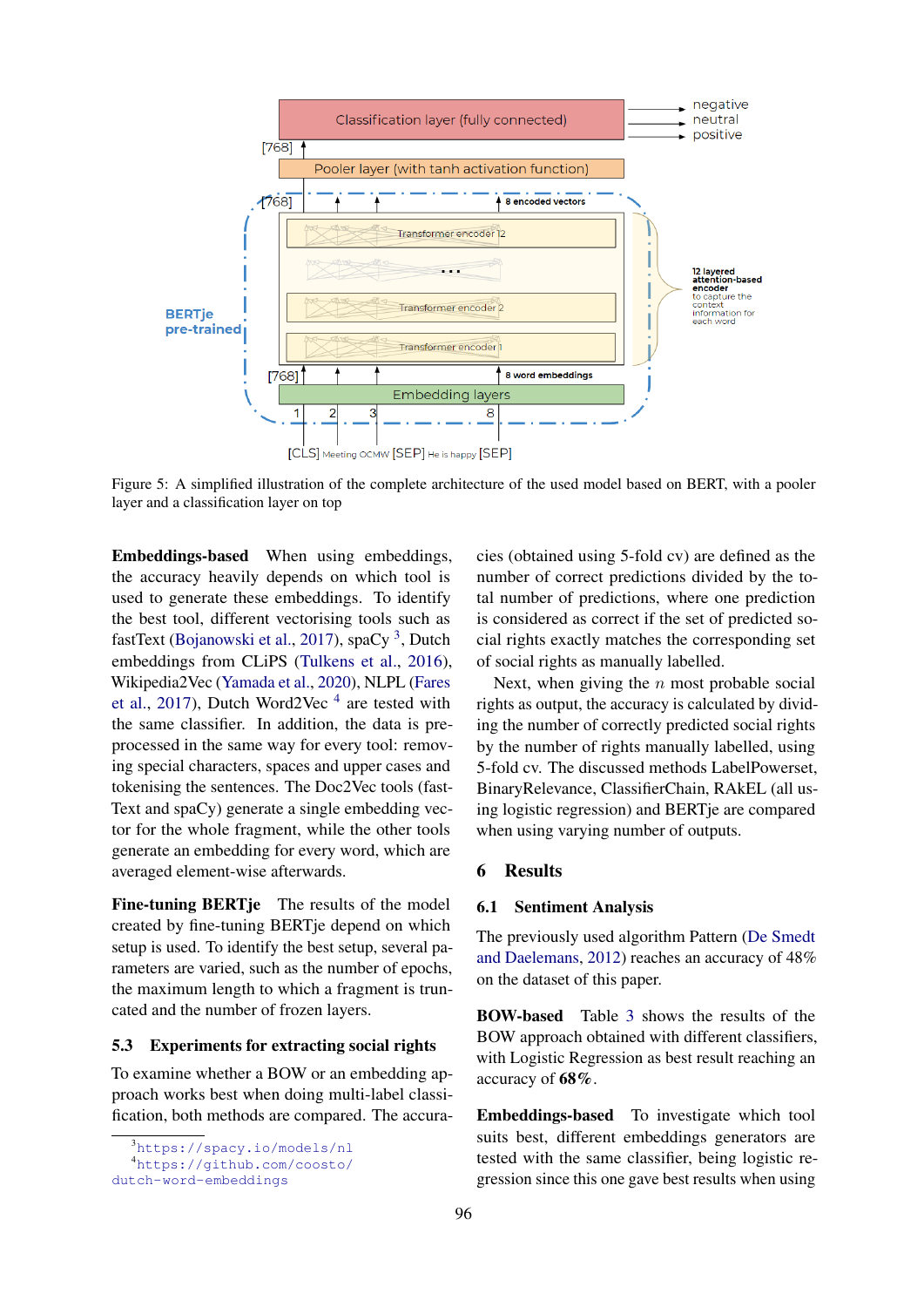<span id="page-6-1"></span>

|                      |                             | Accuracy $(\% )$ |
|----------------------|-----------------------------|------------------|
|                      | SGDClassifier               | 66.8             |
|                      | PassiveAggressiveClassifier | 67.0             |
| <b>Linear Models</b> | RidgeClassifier             | 67.3             |
|                      | LogisticRegression          | 68.4             |
|                      | <b>SVC</b>                  | 66.8             |
| <b>SVM</b>           | <b>NuSVC</b>                | 67.2             |
|                      | LinearSVC                   | 67.6             |
| <b>Naive Bayes</b>   | ComplementNB                | 66.7             |
| <b>Ensemble</b>      | <b>ExtraTreesClassifier</b> | 67.0             |

Table 3: The results of the different classifiers on the SA task. The accuracy is obtained by using 5-fold cv. All classifiers are obtained from the scikit-learn library [\(Pedregosa et al.,](#page-8-16) [2011\)](#page-8-16).

BOW. Table [4](#page-6-2) shows that only when using embeddings generated with the Dutch Word2Vec tool, a higher accuracy of 71% is reached than with BOW.

<span id="page-6-2"></span>

| Category | <b>Embedding</b>   | <b>Accuracy</b> |
|----------|--------------------|-----------------|
|          | generator          | $(\%)$          |
| Doc2Vec  | fastText           | 46.1            |
|          | spaCy              | 52.1            |
|          | Dutch Embed. CLIPS | 55.0            |
| Word2Vec | Wikipedia2Vec      | 63.6            |
|          | $NI$ . $PI$ .      | 64.4            |
|          | Dutch Word2Vec     | 71.4            |

Table 4: Results of the different embedding generators on the SA task.

<span id="page-6-0"></span>**BERTje-based** Table [5](#page-6-3) shows the influence of the maximum length when using 3 epochs and without freezing. Table [6](#page-6-4) shows the influence of freezing layer 0 until layer  $N$ , with varying number of epochs.

<span id="page-6-3"></span>

| maximum length | accuracy $(\% )$ |
|----------------|------------------|
| 225            | 78.5             |
| 250            | 79.3             |
| 275            | 78.3             |
| 300            | 79.0             |
| 350            | 78.7             |

Table 5: The influence of the maximum length of a fragment (in tokens) on the SA accuracy with BERTje. These results are obtained by fine-tuning for 3 epochs without freezing, using 5-fold cross validation.

When using BERTje with the best settings (i.e. maximum length of 350, freezing layers 0-6 and training for 6 epochs), the sentiment analysis reaches an accuracy of 79.6%.

<span id="page-6-4"></span>

|                  | accuracy $(\% )$     |      |           |  |  |
|------------------|----------------------|------|-----------|--|--|
| frozen<br>layers | 3 epochs<br>6 epochs |      | 10 epochs |  |  |
| 0                | 78.8                 | 79.0 | 78.9      |  |  |
| $0 - 4$          | 78.3                 | 78.7 | 78.8      |  |  |
| $0 - 6$          | 77.8                 | 79.6 | 78.3      |  |  |
| $0 - 8$          | 74.2                 | 77.7 | 78.3      |  |  |
| $0 - 10$         | 65.3                 | 72.2 | 74.3      |  |  |
| $0 - 11$         | 65.8                 | 67.3 | 68.1      |  |  |

Table 6: The influence of freezing layers of the pretrained BERTje on the SA accuracy. The column *frozen layers* indicates which layers are frozen (i.e. not finetuned), then for every case the accuracy (obtained using 5-fold cross validation) is determined after training for 3, 6 or 10 epochs.

# 6.2 Extracting Social Rights

Table [7](#page-7-0) shows the results when comparing whether an embedding (generated with the Dutch Word2Vec since this gave the best result for the sentiment analysis) or a BOW approach works best when doing multi-label classification. For the techniques requiring a BaseEstimator, logistic regression is used. When fine-tuning BERTje, it was found that training for 5 epochs instead of 3 and restricting the input to 350 tokens was slightly beneficial for the results.

Table [8](#page-7-1) shows the results when giving the  $n$  most probable social rights as output of LabelPowerset, BinaryRelevance, ClassifierChain, RAkEL (all using logistic regression) and BERTje when using varying number of outputs.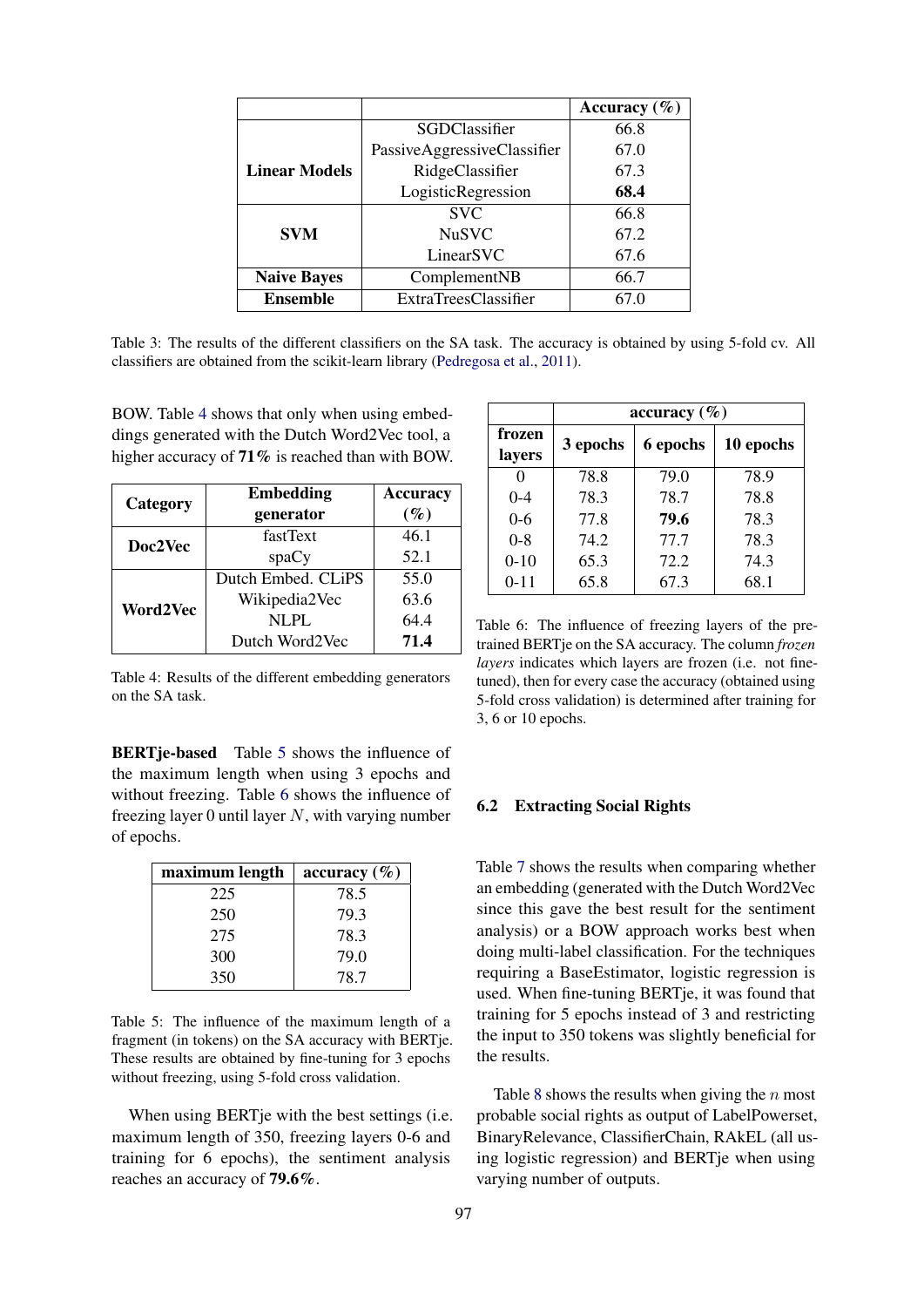<span id="page-7-0"></span>

|                   | <b>Binary-</b><br>Relevance | <b>Classifier-</b><br>Chain | <b>Label-</b><br><b>Powerset</b> | <b>RAKEL</b> | mLkNN | <b>BERTje</b> |
|-------------------|-----------------------------|-----------------------------|----------------------------------|--------------|-------|---------------|
|                   | (LogReg)                    | (LogReg)                    | (LogReg)                         | (LogReg)     |       |               |
| <b>BOW</b>        | 37%                         | $39\%$                      | 46%                              | 42%          | 32%   |               |
| <b>Embeddings</b> | 51%                         | 51%                         | 53%                              | 51%          | 40%   | 66%           |

Table 7: The results using different multi-label classification techniques to extract the social rights using a BOW and an embedding approach.

<span id="page-7-1"></span>

|                        | accuracy $(\% )$ |                         |      |      |  |  |
|------------------------|------------------|-------------------------|------|------|--|--|
|                        |                  | Number of social rights |      |      |  |  |
|                        | in output        |                         |      |      |  |  |
|                        | 3                |                         |      |      |  |  |
| <b>LabelPowerset</b>   | 84.6             | 89.3                    | 93.3 | 97.1 |  |  |
| <b>BinaryRelevance</b> | 87.1             | 91.3                    | 94.7 | 97.6 |  |  |
| <b>ClassifierChain</b> | 86.2             | 91.2                    | 94.6 | 97.5 |  |  |
| <b>RAKEL</b>           | 86.0             | 90.3                    | 94.2 | 97.6 |  |  |
| <b>BERTje</b>          | 93.0             | 96.0                    | 97.7 | 98.9 |  |  |

Table 8: The results when a certain number of social rights are given as output based on the highest probabilities of the social rights, using the different multi-label classification approaches with embeddings.

# 7 Discussion

#### 7.1 Sentiment Analysis

When compared to the manually given labels, the previously used algorithm for sentiment analysis reaches an accuracy of about 48%, serving as baseline. This low accuracy can be explained by the fact that the sentiment analysis tool from CLiPS is not developed specifically for data from the social context, which is typically more complex.

With an accuracy of 79.6%, fine-tuning BERTje outperforms the BOW and embeddings-based approaches.

This accuracy (79.6%) is considered as a good result if compared to other use-cases which also perform ternary classification. As mentioned in section [2,](#page-1-0) [Bouazizi and Ohtsuki](#page-8-7) [\(2016\)](#page-8-7), for example, achieves an accuracy equal to 70.1% when classifying tweets into 3 different classes.

Moreover, the influence of a few hyperparameters on the performance of this model is investigated. Table [5](#page-6-3) does not show a trend in the length of a fragment (i.e. increasing the length does not increase the accuracy or vice versa). As the influence on the performance is not clear, the maximum length was set to 350, as most fragments (99.5%) are shorter than this number and will thus

be taken completely as input.

Next, Table [6](#page-6-4) shows that the accuracy depends on whether layers are frozen or not. The last row of this table shows that when freezing all encoder layers, the accuracy drops significantly since the more epochs and the less frozen layers, the higher the risk to overfit. When freezing fewer layers, the accuracy rises, reaching a maximum when freezing about half of the model. Besides this, the table shows that when more layers are frozen, the differences between the accuracy when training for three, six or ten epochs is much larger than when fewer layers are frozen. This could be explained by the fact that when freezing more layers, overfitting occurs only after extensive training with more epochs, and it is then beneficial to train longer. Therefore, it may also be possible that a high accuracy can also be achieved when freezing many layers, but that in that case more than ten epochs would be required. However, table [6](#page-6-4) shows freezing layers 0-6 and training for six epochs yields the best result.

#### 7.2 Extracting Social Rights

Table [7](#page-7-0) also shows that for recognising social rights, embeddings are more suitable than BOW. This can be explained by the fact that for extracting the social rights, the model has to understand the topics of the fragments and embeddings are made to capture this meaning in a vector. This table also shows that fine-tuning BERTje yields the best results with an accuracy of 66%.

Since the user is interested in seeing the most probable social rights instead of the exact prediction of the model, the probability-based results (i.e. selecting top- $k$  outputs based on their probability value) are considered as the most important measures. When giving the three most probable rights as output, the BERTje-based model detects 93% of all social rights. It is remarkable that BERTje with  $n$  social rights as output reaches a higher accuracy than all the other methods with  $n + 1$  social rights as output. From this can be concluded that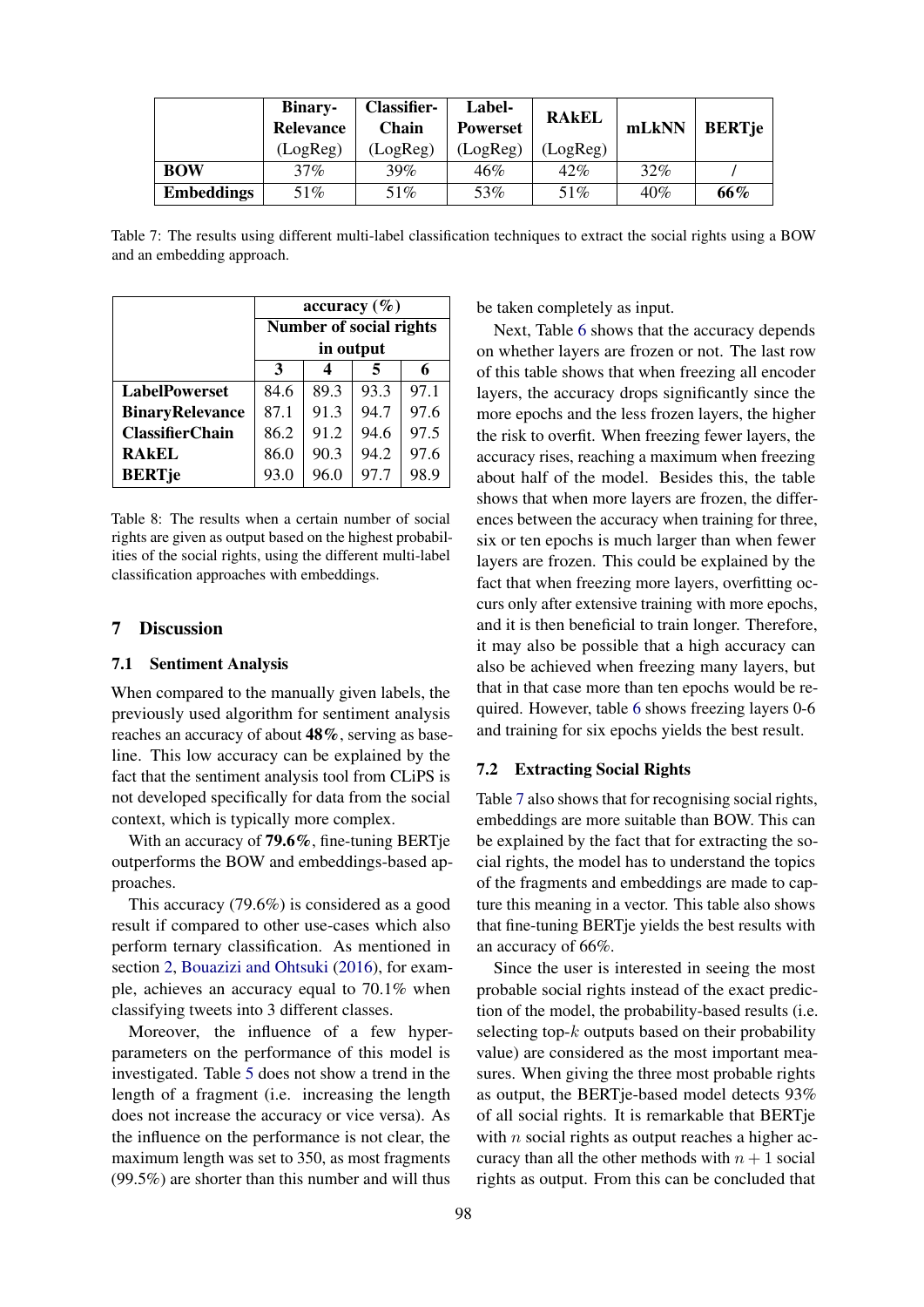BERTje is superior to LabelPowerset, BinaryRelevance, ClassifierChain and RakelD and thus should be used to predict the social rights.

## 8 Conclusion

In this paper, we investigate the best way to perform sentiment analysis and extract social rights from subjective Dutch text fragments with the help of manually given labels. The results demonstrate that fine-tuning BERTje outperforms other techniques with an accuracy of 80% on sentiment analysis and 93% on extracting social rights when using the 3 most probable rights as output.

Further research directions could explore other pre-trained language models or exploit automatic data augmentation.

## References

- <span id="page-8-0"></span>L Aaldering and R Vliegenthart. 2016. Political leaders and the media: can we measure political leadership images in newspapers using computer-assisted content analysis? *Quality & quantity*, 50(5):1871– 1905.
- <span id="page-8-17"></span>Piotr Bojanowski, Edouard Grave, Armand Joulin, and Tomas Mikolov. 2017. Enriching word vectors with subword information. *Transactions of the Association for Computational Linguistics*, 5:135–146.
- <span id="page-8-7"></span>Mondher Bouazizi and Tomoaki Ohtsuki. 2016. Sentiment analysis: From binary to multi-class classification: A pattern-based approach for multi-class sentiment analysis in twitter. In *2016 IEEE International Conference on Communications (ICC)*, pages 1–6. IEEE.
- <span id="page-8-12"></span>T De Smedt and W Daelemans. 2012. Pattern for python. *Journal Of Machine Learning Research*, 13:2063–2067.
- <span id="page-8-4"></span>Jacob Devlin, Ming-Wei Chang, Kenton Lee, and Kristina Toutanova. 2018. Bert: Pre-training of deep bidirectional transformers for language understanding.
- <span id="page-8-19"></span>Murhaf Fares, Andrey Kutuzov, Stephan Oepen, and Erik Velldal. 2017. Word vectors, reuse, and replicability: Towards a community repository of largetext resources. In *Proceedings of the 21st Nordic Conference on Computational Linguistics, NoDaLiDa, 22-24 May 2017, Gothenburg, Sweden*, 131, pages 271–276. Linköping University Electronic Press, Linköpings universitet.
- <span id="page-8-6"></span>Dietmar Gräbner, Markus Zanker, Günther Fliedl, Matthias Fuchs, et al. 2012. Classification of customer reviews based on sentiment analysis. In *EN-TER*, pages 460–470. Citeseer.
- <span id="page-8-10"></span>Daniel Jurafsky and James H Martin. 2014. *Speech and language processing: an introduction to natural language processing, computational linguistics, and speech recognition*, new international ed., 2nd ed. edition. Pearson, Harlow.
- <span id="page-8-13"></span>Diederik Kingma and Jimmy Ba. 2017. [Adam: A](http://search.proquest.com/docview/2075396516/) [method for stochastic optimization.](http://search.proquest.com/docview/2075396516/) *arXiv.org*.
- <span id="page-8-15"></span>Jaejun Lee, Raphael Tang, and Jimmy Lin. 2019. [What](http://search.proquest.com/docview/2313450815/) [would elsa do? freezing layers during transformer](http://search.proquest.com/docview/2313450815/) [fine-tuning.](http://search.proquest.com/docview/2313450815/) *arXiv.org*.
- <span id="page-8-11"></span>Omer Levy and Yoav Goldberg. 2014. Dependencybased word embeddings. In *Proceedings of the 52nd Annual Meeting of the Association for Computational Linguistics (Volume 2: Short Papers)*, pages 302–308.
- <span id="page-8-8"></span>Gjorgji Madjarov, Dragi Kocev, Dejan Gjorgjevikj, and Sašo Džeroski. 2012. An extensive experimental comparison of methods for multi-label learning. *Pattern recognition*, 45(9):3084–3104.
- <span id="page-8-5"></span>Manish Munikar, Sushil Shakya, and Aakash Shrestha. 2019. [Fine-grained sentiment classification using](http://search.proquest.com/docview/2302884095/) [bert.](http://search.proquest.com/docview/2302884095/) *arXiv.org*.
- <span id="page-8-1"></span>Bo Pang, Lillian Lee, and Shivakumar Vaithyanathan. 2002. Thumbs up? sentiment classification using machine learning techniques. *arXiv preprint cs/0205070*.
- <span id="page-8-16"></span>F. Pedregosa, G. Varoquaux, A. Gramfort, V. Michel, B. Thirion, O. Grisel, M. Blondel, P. Prettenhofer, R. Weiss, V. Dubourg, J. Vanderplas, A. Passos, D. Cournapeau, M. Brucher, M. Perrot, and E. Duchesnay. 2011. Scikit-learn: Machine learning in Python. *Journal of Machine Learning Research*, 12:2825–2830.
- <span id="page-8-3"></span>M. Indhraom Prabha and G Umarani Srikanth. 2019. Survey of sentiment analysis using deep learning techniques. pages 1–9. IEEE.
- <span id="page-8-2"></span>Elena Rudkowsky, Martin Haselmayer, Matthias Wastian, Marcelo Jenny, Štefan Emrich, and Michael Sedlmair. 2018. More than bags of words: Sentiment analysis with word embeddings. *Communication methods and measures*, 12(2-3):140–157.
- <span id="page-8-14"></span>C. Sun, X. Qiu, Y. Xu, and X. Huang. 2019. How to fine-tune bert for text classification? volume 11856, pages 194–206. Springer.
- <span id="page-8-9"></span>Piotr Szymański and Tomasz Kajdanowicz. 2017. A scikit-based python environment for performing multi-label classification. *arXiv preprint arXiv:1702.01460*.
- <span id="page-8-18"></span>Stephan Tulkens, Chris Emmery, and Walter Daelemans. 2016. Evaluating unsupervised dutch word embeddings as a linguistic resource. In *Proceedings of the Tenth International Conference on Language Resources and Evaluation (LREC 2016)*, Paris, France. European Language Resources Association (ELRA).